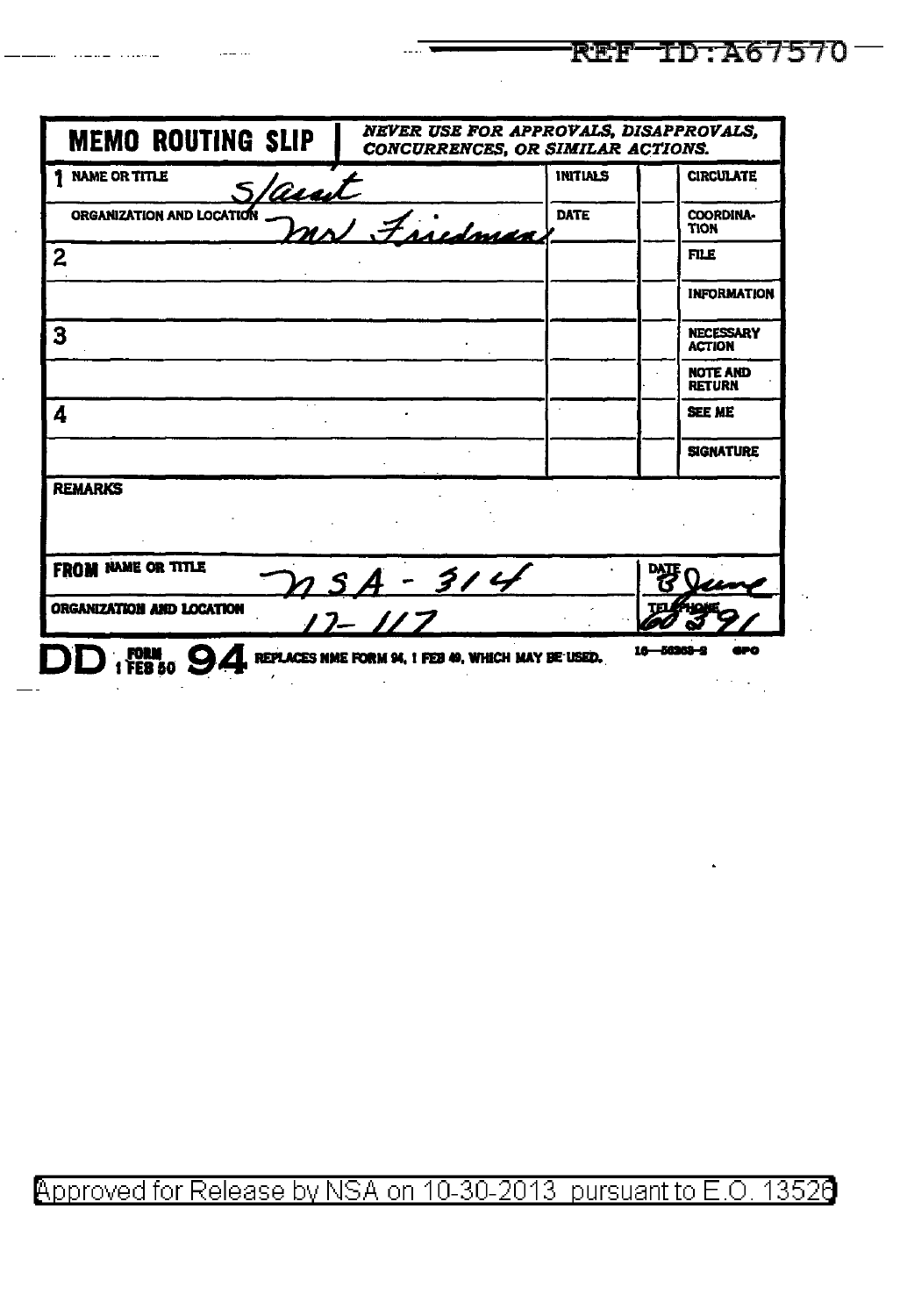## FOR GENERATING IRREDUCIBLE POLYNOMIALS

A. Gleason R. W. Marsh NSA-314 26 May 1955

It was observed that, if the polynomial  $f(x) = \sum_{i=0}^{R} x^{i}$  ${coefficients in GF(2)}$  is irreducible and its root has maximum period  $2^P$  – 1, then the polynomial  $F(x) = \sum_{k=1}^{P} x_k^{2^{1}-1}$  is irreducible and its root has maximum period. This was verified in all cases up to  $P = 5$ . We shall give a proof that F is always irreducible but leave unsettled the question or whether its roots are primitive.

Let K be a finite field or cardinal q (which must be a prime power and, in the case of particular interest, is 2). 'Let K\* be a minimal algebraically closed field containing K. For each positive integer n there is in  $K^*$  a unique field  $K^n$  of degree n over K;  $K^* = U K^n$ . We may regard K\* as an infinite dimensional vector space over K; then each of the fields  $K^n$  is a vector subspace.

Let  $\alpha'$  be the mapping  $x \rightarrow x^q$  of  $k^*$  into itself. Lemma 1.  $\theta \in K^n \leftrightarrow \infty^n \Theta = \Theta$ Proof: The field  $K^n$  has  $q^n$  elements, and the  $q^n$  - 1 non-zero elements from a group under multiplication. By the theorem of Lagrange every element of this group satisfies the relation  $\theta^{q^n-1}$  = 1, whence every element of  $K^n$  satisfies  $\theta^{q^n}$  =  $\Theta$ . This proves one half of the lemma. The polynomial  $x^{q^n}$  – x can have at most  $q^n$  roots in  $K^*$ . Hence all *ot* the roots are in K°. This proves the second halt of the lenna.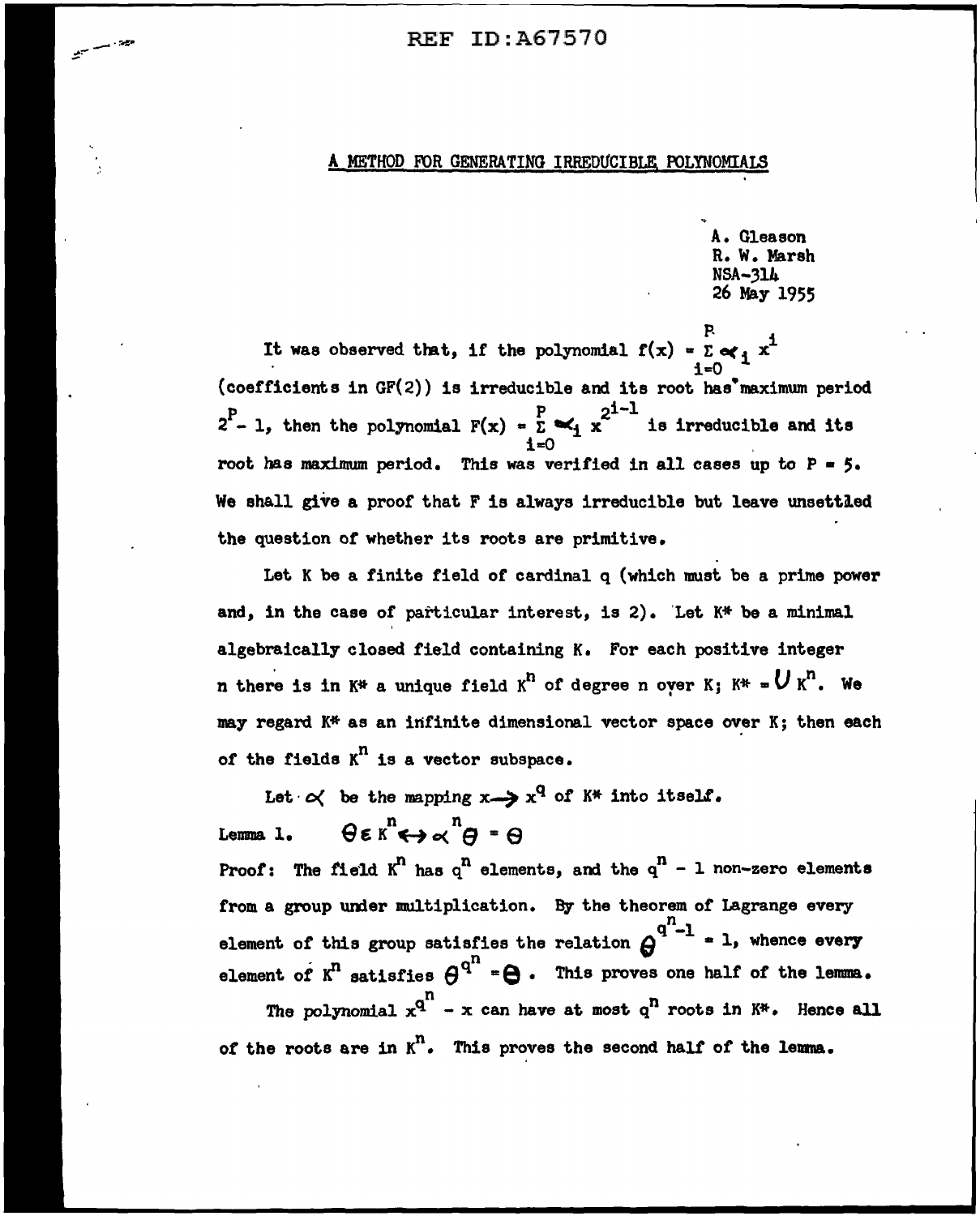REF ID:A67570

The mapping  $\alpha$  is an automorphism of  $K^*$  since it evidently satisfies  $\alpha$  ( $\theta$  $\phi$ ) =  $\alpha$ ( $\theta$ ) $\alpha$  ( $\phi$ ) and  $\alpha$  ( $\theta$  + $\phi$ ) =  $\alpha$  ( $\theta$ )  $\pm \alpha$ ( $\phi$ ) because q is a power of the characteristic. We have seen that  $\sim \Theta = \Theta$  if

 $\Theta \in K = K!$ . Hence  $\infty$  is a linear transformation of  $K^*$  regarded as a vector space over K.

Lemma 2. If  $\Theta$   $\epsilon$  K<sup>\*</sup>, the degree of  $\Theta$  is the least positive integer n for which  $\alpha^{n} \Theta = \Theta$ 

Proof: Obvious from lemma 1.

p-Theorem: Let  $f = \bar{E}$  b<sub>i</sub>  $x^L$  be an irreducible polynomial of degree p over K whose roots are primitive in  $\kappa^P$ . Then  $F = \sum_{r=0}^{P} b_r x^{q^{\frac{1}{2}}-1}$  is an irreducible polynomial of degree  $q^p - 1$ .  $1 = 0$ 

Proof: Consider any root  $\bigoplus$  of F. Evidently  $\bigoplus$   $\neq$  0. We have then  $0 = \theta F(\theta) - \sum_{i=0}^{p} b_i \theta^{q^i} = \left( \sum_{i=0}^{p} b_i \alpha^{i} \right) \theta - f(\alpha) \theta$ .

The set of all polynomials P such that  $P(\alpha) \Theta = 0$  is an ideal  $\mathcal{C}_{\ell}$ in the polynomial ring over K. Since this ring is a principal ideal ring and  $el$  contains the irreducible polynomial  $f,$   $el$  is either the unithdeal or the principal ideal  $(f)$ . The former possibility implies  $\Theta$  = 0 which is false, so  $\mathcal{L}$  = (f). By lemma 2, the degree of  $\Theta$ is the least integer n for which  $({\alpha}^n_{-1})\Theta = 0$ , that is, the least integer n for which  $x^n - 1 \in (f)$ . Since the roots of f are primitive this integer is  $2^P - 1$ .

The minimal polynomial for  $\Theta$  is therefore an irreducible polynomial *ot* degne / - l 'ldllch ~ '• Cblnparing degrees we see that the

2